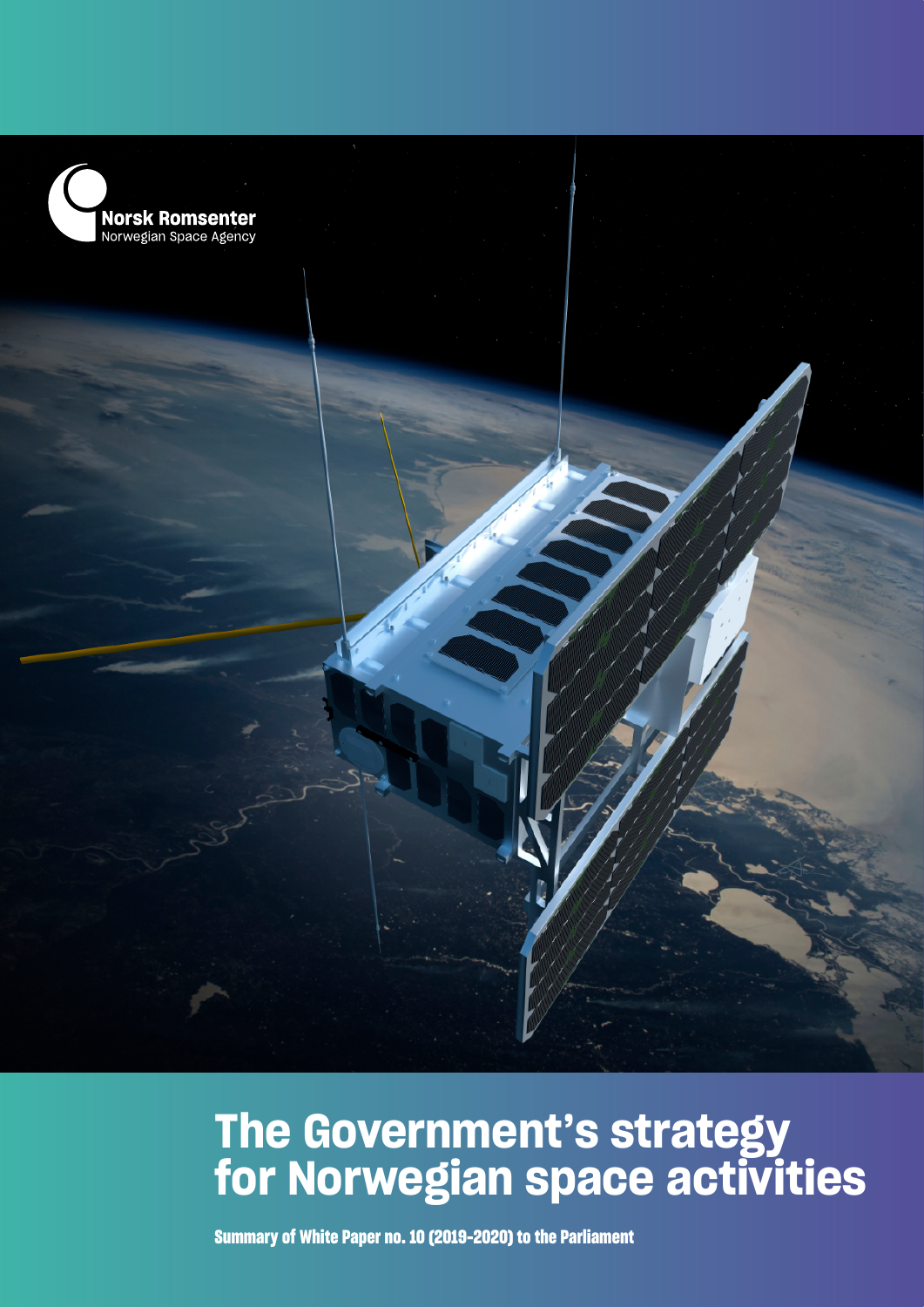Translation from the Norwegian. For information only.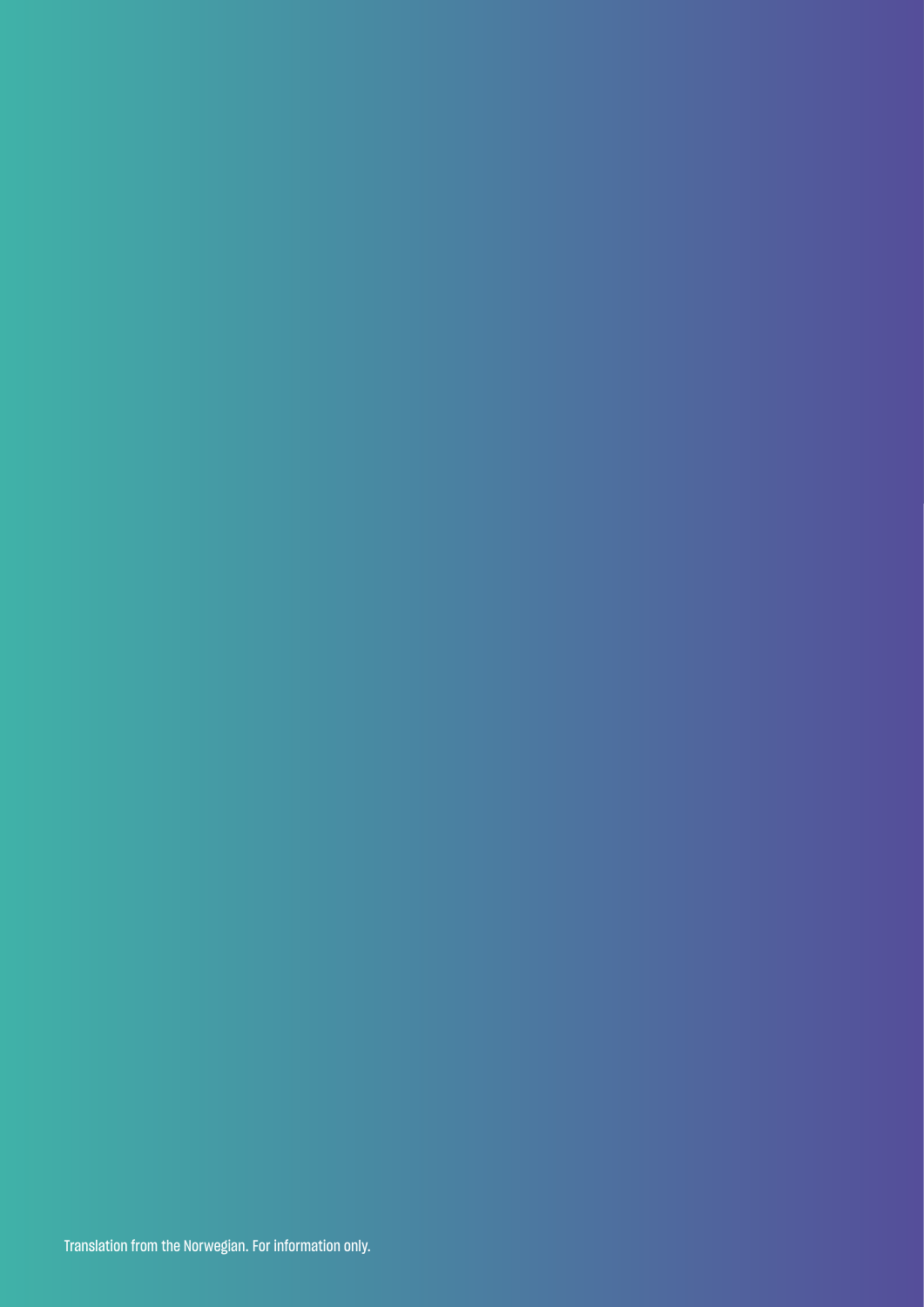# **The Government's strategy for Norwegian space activities**

#### **Summary of White Paper no. 10 (2019-2020) to the Parliament**

The principal objective of Norway's public funding of space activity is that it should be a means to advance Norwegian interests. The Government will endeavour to maximise the benefits Norway receives from its participation in space activities.

The Government has defined the following four goals for Norwegian space activities:

- 1. Promoting profitable companies, growth and employment
- 2. Meeting important needs of society and user groups
- 3. Ensuring satisfactory protection of important space infrastructure
- 4. Securing Norwegian foreign, security and defence policy interests in space activities and in outer space

In Norway as in other countries, government initiatives and funding have been driving forces in the development of space activities. The reasons for this are many and complex, including that it is an industry associated with costly investments and high risk, and that the development of many space applications is driven by public needs, including military needs. In recent years, private initiative and private funding have increasingly come into play.

Norwegian government funding of space activities has been oriented towards practical benefits, with the emphasis on business development and specific national user needs in just about every sector of society. There has been a pragmatic approach to organisation of the activities, with the emphasis on possible utilisation of available opportunities to meet national needs in a cost-effective manner.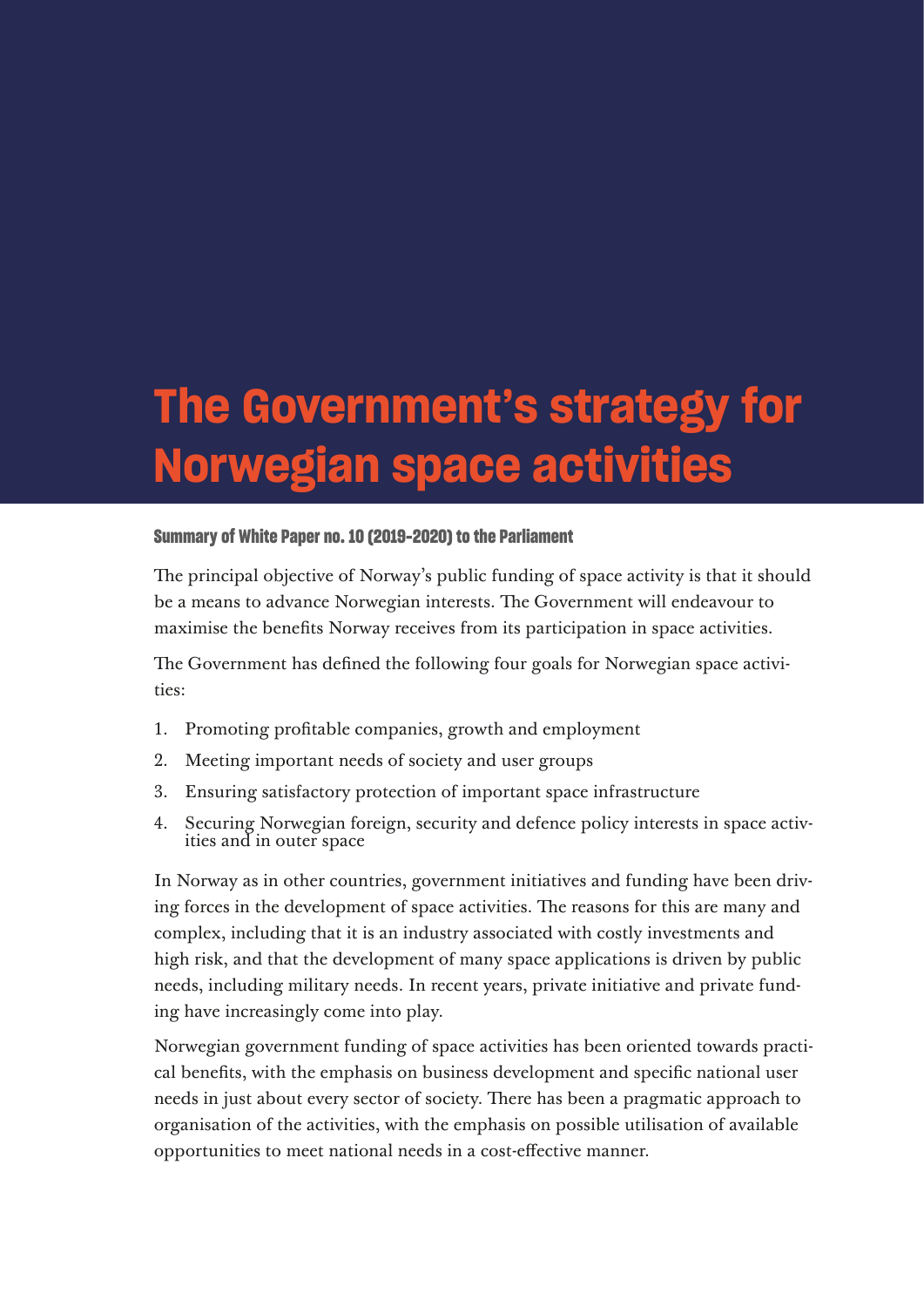International collaboration is often the most expedient way of meeting national needs. In other instances, it has been necessary to develop our own cross-sectoral solutions, such as in the case of the Norwegian satellites for monitoring maritime traffic. The strong focus on user needs has led Norway to invest most heavily in cross-sectoral applications, entailing a subsequent need for coordination between the relevant ministries and agencies.

- Continue its active involvement in ESA space programmes to support Norwegian business development and Nor wegian user needs
- Consider continued participation in EU space programmes
- Par ticipate actively in the UN Committee on the Peaceful Uses of Outer Space (COPUOS) with a view to developing international rules of law and promoting regulated use of space in accordance with Nor wegian interests
- Consider continued participation in other international cooperation on bilateral and multilateral space programmes
- Facilitate more cross-sectoral cooperation consistent with national space interests
- Further develop the Norwegian Space Agency's role as the Government's expert adviser on strategic issues and as the coordinating executive body for managing Norwegian space activities
- Facilitate cross-sectoral needs assessments and feasibility studies relating to national space infrastructure solutions
- Strengthen the Space Committee's role as a cross-sectoral arena for coordinating Nor wegian space activities through regular political representation on the Committee
- Strengthen the Space Security Committee's role as a cross-sectoral arena for coordination of security issues relating to space activities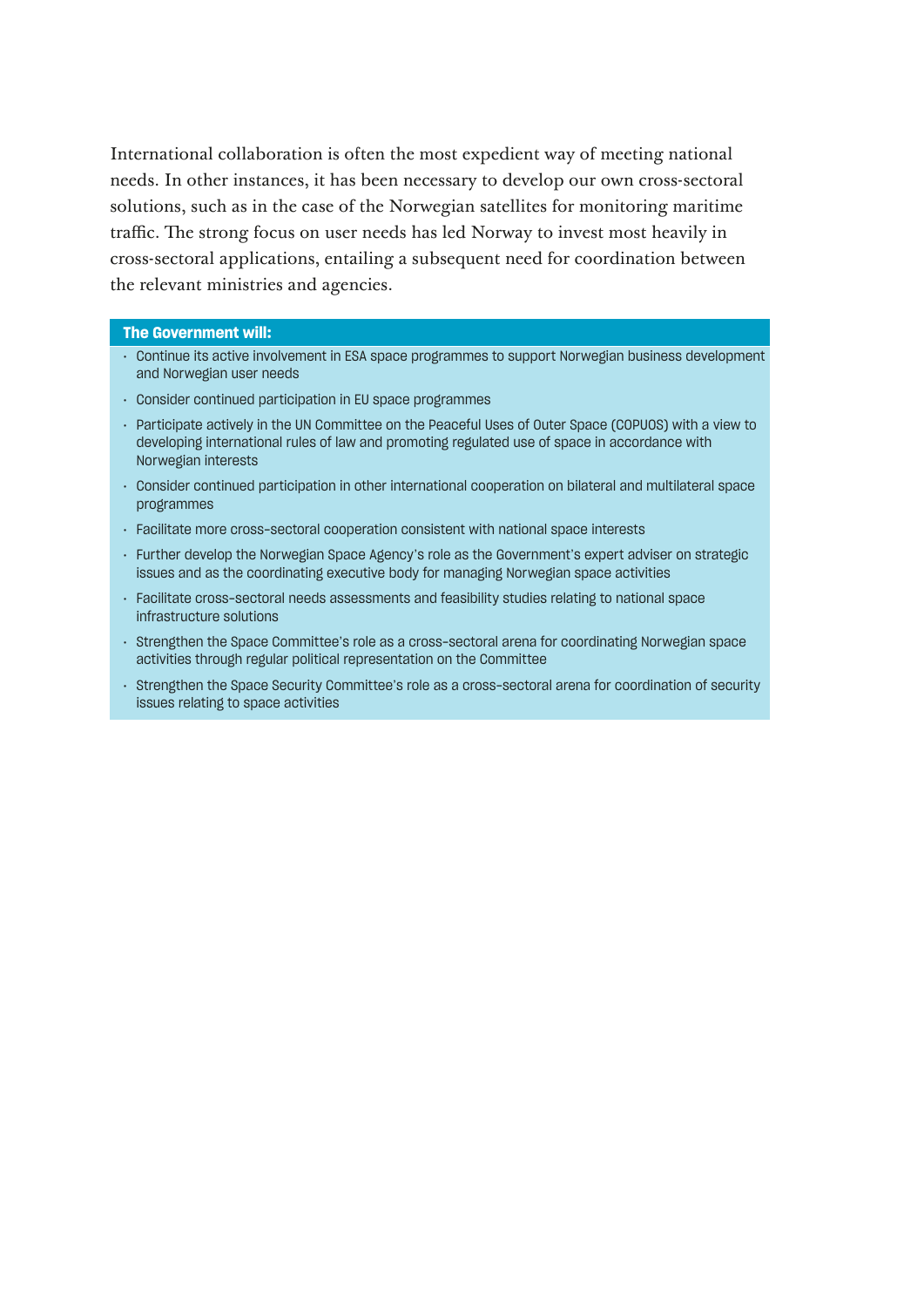## **1.1 Promoting profitable companies, growth and employment**

Space activities make an important contribution to value creation in the Norwegian economy, both per se and by lending support to other industries. The Government's space policy is thus also a policy for profitable jobs, value creation and sustainable growth. The Norwegian space industry is the result of years of targeted public and private investments. Public funding of research, development and infrastructure has supported long-term investments in Norwegian business and industry. Industrial developments have for a large part taken place in sectors where the needs of Norwegian user groups have been particularly strong, such as the maritime sector. In some cases, Norway's geographical advantages have given us a competitive edge internationally. Norway has multiple satellite ground stations, including in Svalbard, on Jan Mayen Island and in Dronning Maud Land.

The combination of public policy instruments, industry's willingness to make longterm investments and discerning national customers has made Norwegian suppliers world leaders in certain niches and good contenders in others.

The Norwegian satellite communication industry generates approximately twothirds of all space-related revenues in Norway. Telenor has been heavily involved in Norwegian space activities for a long time. The Kongsberg Group and Nammo are the other two biggest contributors to the upstream space sector.

Norway also has many competitive undertakings in the downstream space sector. This is not least true in the field of maritime space technology applications, including maritime communication, ocean monitoring and advanced navigation services.

In addition to the direct value creation that takes place in the space industry, space activities facilitate value creation in other industries.<sup>1</sup> This is value creation not normally ascribed to the space industry, but for which space-based services are nonetheless of decisive importance. These industries include the maritime sector, fisheries, offshore industry, aviation and overland transport.

Space activities contribute indirectly to value creation through transfer of technology to other high-technology industries, thereby producing what are sometimes mutually beneficial synergies. This is particularly the case in the defence sector and offshore industry, where, as in the space industry, there is a demand for sophisticated and basically vulnerable technical components that can be used under extreme conditions.

The Government wants to prepare the ground so that Norwegian industry can maintain its position and further develop its competitive edge. It is of the utmost importance for the space industry, as for other industries, that the general framework conditions are good, including access to qualified labour, a well-functioning infrastruc-

1 Menon (2017): *Samfunnsøkonomisk analyse av norsk offentlig satsing på romvirksomhet og OECD* (2019): The Space Economy in Figures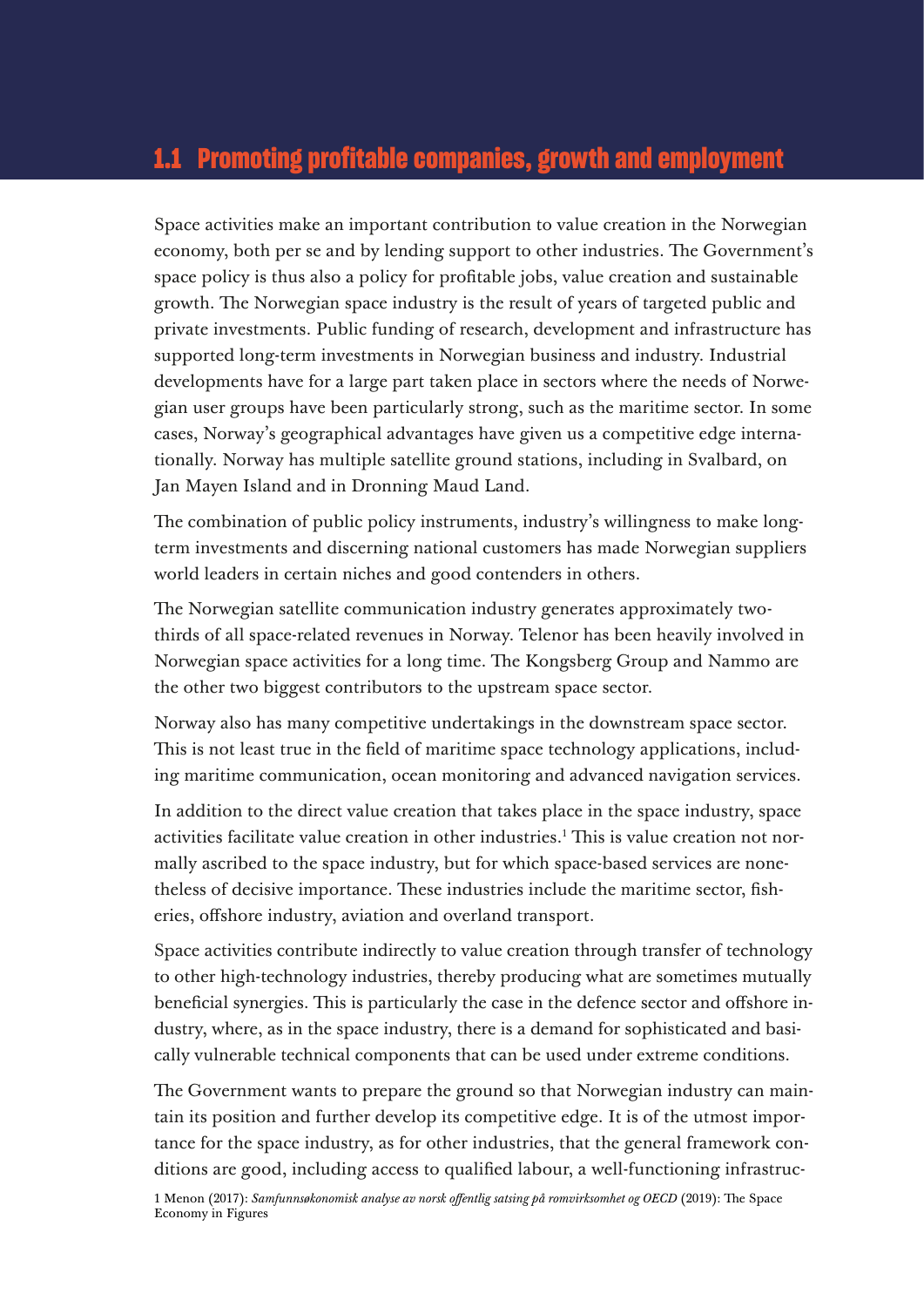ture, uncomplicated regulation of business operations, good access to international markets and user-friendly policy and funding instruments.

In addition to the general business funding schemes, almost NOK 1.34 billion has been allocated to space activities in the Ministry of Trade, Industry and Fisheries' budget proposition for 2020. Much of this contributes directly or indirectly to promoting value creation in industry. In Norway, government funds for the development of space-related industry are mostly channeled through the ESA and EU space programmes Galileo/EGNOS and Copernicus. Technology support through the national sector-specific funding comes in addition to this.

Industrial growth and development are largely supported using three mechanisms that can be referred to as technology development, market access and insight into space-technology systems. The Government will pursue a space activities policy whereby Norwegian industry can compete in new market segments as they emerge. At the same time, we will follow up on policies that have yielded good results, such as our long-term involvement in European cooperation through ESA, maintain high environmental and security standards and ensure that our policies are consistent with Norwegian foreign, defence and security policy interests.

- Seek to ensure predictable and favourable framework conditions for Nor wegian space-related industry
- Seek to facilitate that Norwegian industry can compete for contracts under international space programmes in which Norway participates
- Facilitate good coordination between relevant policy instrument and funding agencies so that national development support funding and schemes administered by the Research Council of Norway and Innovation Norway have the combined effect of supporting opportunities for the development of Nor wegian space activities
- Facilitate utilisation by Norwegian industry of space technology as enabling technology for keeping abreast of competition and restructuring
- Facilitate technology transfer between the space domain and other sectors and technologies
- Facilitate sustainable utilisation of Norway's geographical space-technology advantages in mainland Norway, Svalbard, Jan Mayen Island and Dronning Maud Land within the framework of Norwegian foreign, defence and security policy interests
- Prioritise the work on clarifying whether public funding should be contributed to the establishment of a launch base for small satellites on Andøya
- Establish a set of regulations for small satellites that takes account of industry as well as other Nor wegian interests associated with satellite activities
- Facilitate Norwegian industry's participation in and access to classified procurements in national and international space projects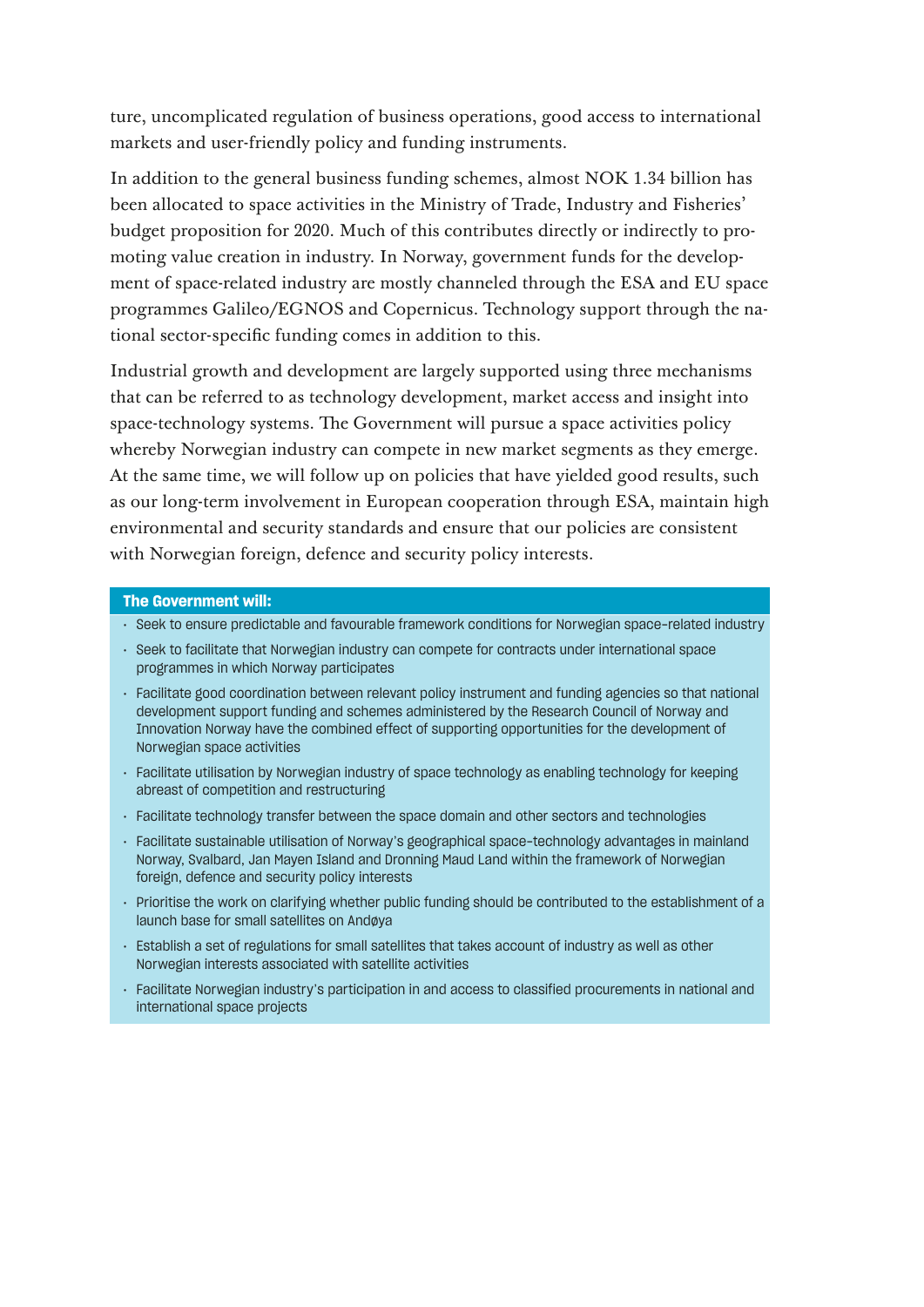## **1.2 Meeting important needs of society and user groups**

Satellites constitute essential infrastructure for a series of fundamental tasks in society. Largely thanks to Norway's geography, topography and economic structure, space activities have been driven by the need to address specific challenges relating to maritime communication, safety at sea, environmental monitoring and assertion of sovereignty, among other things. With its large ocean areas, rough terrain and an economy dependent on the utilisation of natural resources and on maritime transport, Norway, more than many other countries, has benefited from satellites for communication, navigation and monitoring. This is particularly so in the High North.

Several indicators suggest that these benefits will increase in upcoming years. Development trends such as increased activities in the High North, industrial ocean-space developments and more frequent extreme weather give rise to new challenges for which satellite-based solutions will play an important role. The Norwegian Armed Forces increasingly depend on satellites. Furthermore, satellites support Norway's prioritised foreign policy objectives, such as mitigating climate change and achieving the UN Sustainable Development Goals.

International cooperation is the cornerstone of the Government's investments in space activities, including the effort to facilitate satisfactory coverage of the needs of Norwegian society and user groups. Through our membership of COPUOS, we are able to contribute to the further development of international regulations in the field. Our membership of the European Space Agency (ESA) contributes to the development of technology that can meet the needs of Norwegian user groups. Through participation in Galileo, EGNOS and Copernicus, we are able to influence and gain insight into operational infrastructure of great importance for addressing the needs of Norwegian society and user groups. Participation in such cooperation will in all probability continue to be one of the most important ways in which Norway can ensure that the needs of Norwegian users can be safely and efficiently met. At the same time, small satellite technology opens up new opportunities for developing our own national solutions.

#### Climate and the environment

Satellites play a decisive role in providing data for an informed climate and environmental policy. Many of the essential climate variables referred to in the reports from the UN Intergovernmental Panel on Climate Change (IPCC) are already largely based on satellite measurements. Facilitating access to reliable and relevant data sources for climate and environmental policies is therefore a priority task for the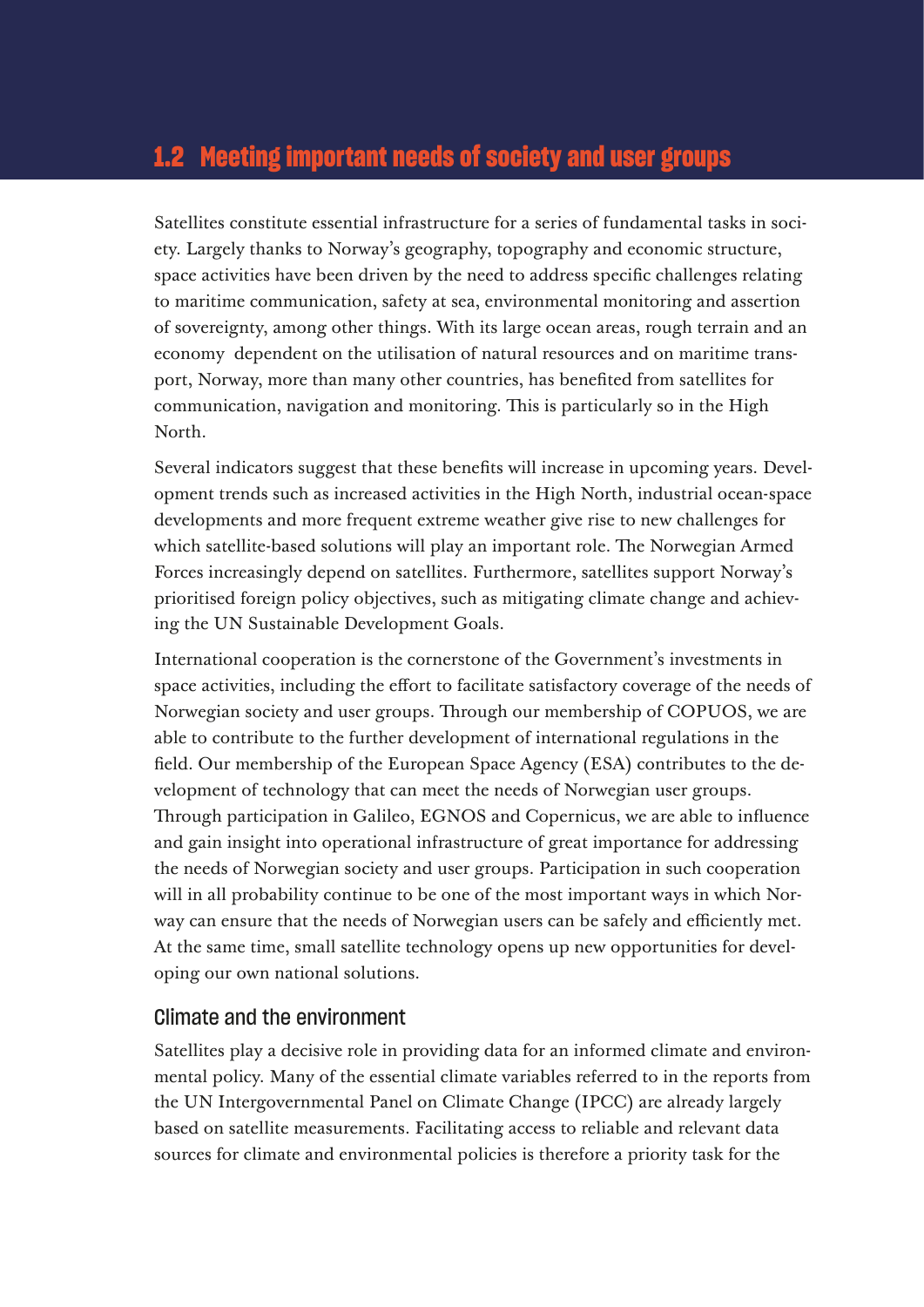Government's investments in space activities. Through the establishment of the EU Copernicus programme, researchers and decision-makers all over the world have been provided with a durable source of comparable data of relevance to a wide range of factors that impact the environment and climate. In accordance with the Environmental Information Act, the Government will seek to provide the public, researchers and decision-makers with expedient access to environmental data. This will be done within the framework of Copernicus and other relevant programmes, and by clarifying the Norwegian Space Agency's responsibilities. Through participation in the Copernicus programme, Norway can exert influence so that more observations are made in areas of particular interest to Norway. Environmental crime and Norway's International Climate and Forest Initiative are examples of Norway leading the way internationally in areas where satellite data are used as an important tool.

## Civil protection and emergency planning

Satellites enable cost-effective monitoring of large areas and communication with areas that cannot be reached using other technologies. Satellites thus play an important role in preventing accidents at sea. It is important for ships to be able to receive reliable safety notices and to transmit and receive distress messages. Satellites also play an important part in handling accidents once they occur. For a long time, Norway has participated in international satellite cooperation that helps to prevent accidents and coordinate search and rescue operations. The Global Navigation Satellite System (GNSS) makes search and rescue operations more effective because it gives all participating resources access to accurate position data and common time references and enables more rapid and accurate handling of distress messages. In addition, the highly elliptical orbit (HEO) satellite communication system being developed by Space Norway will enable real-time video transmission in connection with accidents and search and rescue operations in the High North. Satellite data are also increasingly used as an important tool in the prevention of accidents and harmful effects of avalanches, land and rock slides, floods and glaciers.

### Utilisation of space by the Armed Forces

Satellite technology has played an important role in military activities ever since the first Soviet and US satellites were launched in the 1960s. In the past, there has been a sharp distinction between civil and military use of satellite technology. Today, however, the distinction between civil and military space activities is fading. Defence technology has less of a head start and, in many cases, it is the civil space sector that leads the way, partly as a result of technology transfer from consumer electronics. In order to utilise the rapid development of technology in the civil sector, the Armed Forces have also become a major consumer of commercial services, which has given rise to solutions for multiple uses in many satellite-based systems.

2 Proposition No 151 to the Parliament (2015–2016): Capable and Sustainable – Long-term defence plan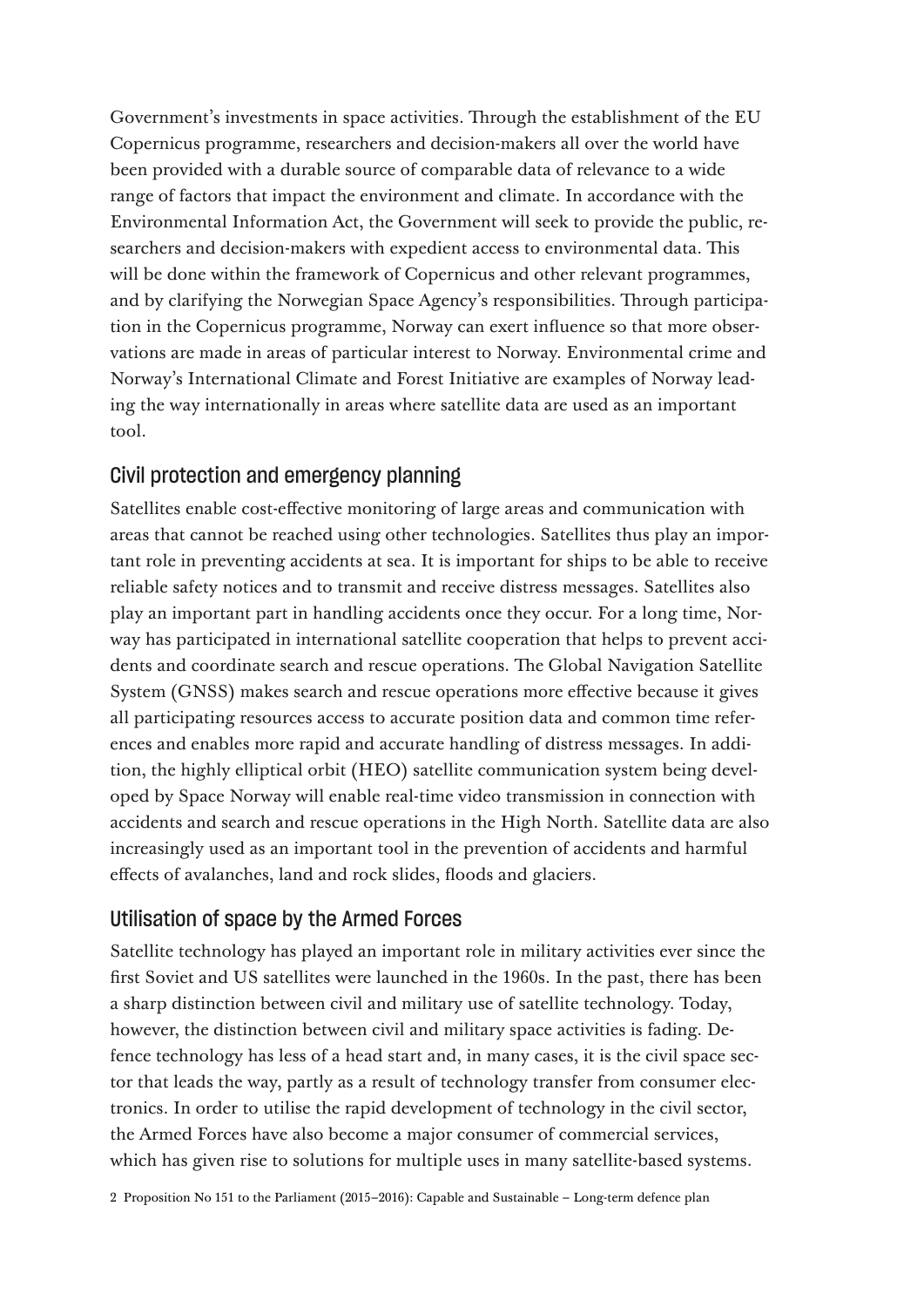In addition to commercial services, the Armed Forces rely on services that are primarily provided under bilateral agreements with other nations. Until recently, space activities were hardly mentioned in the Armed Forces' own strategy documents. This situation has changed rapidly in recent years, particularly after the presentation of the Long-term Plan for the Armed Forces (2017–2020).<sup>2</sup> The purpose of the defence sector's involvement in space activities shall be to procure the space-based capacities needed in the performance of its social mission. Norway, with its ambition of being 'NATO in the High North', has a special responsibility for developing good spacebased service coverage in the High North and Arctic regions. These regions are of particular strategic importance to Norway, at the same time as both the ground and space infrastructure is often poorly developed compared with many other regions in which NATO operates.

### Research and education

While new results of Earth observations can be relatively quickly put to use for the benefit of society, it usually takes significantly longer before new knowledge in the fields of astronomy, space physics, cosmology and fundamental particle physics can be put to practical use. Norway has strong expert communities in some areas of space research, and these have successfully tendered for major projects under the auspices of the Research Council of Norway and the European Research Council. There are also strong Earth observation environments at a number of universities and applied research institutes. Norway has a long-standing tradition of northern light research, a field of interplay between ground-based and space-based measuring instruments. It is also a venue for specialists in areas such as solar research, plasma physics and atmospheric physics. Based on such research, services are now being developed with a view to forecasting solar storms and space weather. It often takes some time before basic research is put to use in business or public administration.

### The High North

The High North is the most important region for which Norway has strategic responsibility. Monitoring maritime traffic, pollution and fisheries is important for Norway's exercise of authority and effective emergency response. Norway needs satellites for monitoring and communication, to enable secure and efficient information sharing between agencies with responsibility for operations at sea. This applies to search and rescue operations, detection of illegal fishing, environmental crime and transport of hazardous cargo.

### Transport and communications

The transport and communications sector makes extensive use of satellite services – on land, at sea and in the air. All modes of transport have gradually become more or less dependent on satellite navigation and communication. Reliability and access to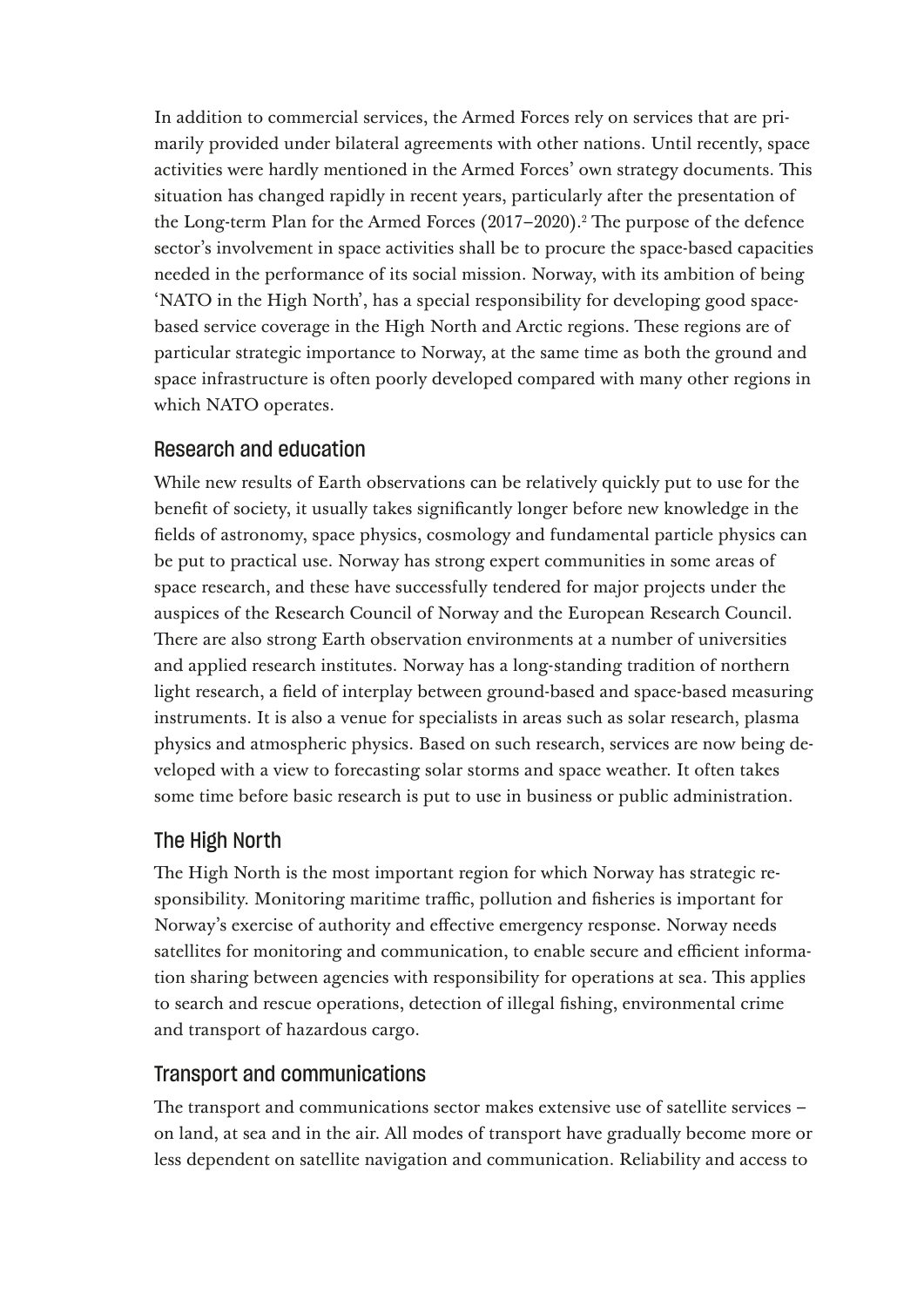the systems are therefore critical. AIS base stations are used by the Norwegian Coastal Administration to collect important information about maritime traffic, and satellites provide detailed images of the traffic situation, even far out at sea. In aviation, increased use of satellite navigation to supplement ground-based radio navigation systems has been a trend for several years. Airspace monitoring is also increasingly based on systems that include satellite solutions. The use of satellite communication in aviation is also on the rise. Furthermore, satellite services play an increasingly greater role in overland transport. Both the road and rail sector make use of a wide range of satellite-based services for everything from building infrastructure to fleet management.

#### **BOX 1.1 Automated Identification System (AIS)**

AIS is a collision avoidance system introduced by the International Maritime Organisation (IMO), a specialised UN agency, for the purpose of increasing the safety of crews, ships and the environment. The AIS systems exchange information about vessel identity, position, course and speed using VHF radio signals.

Together with the Armed Forces, the Norwegian Coastal Administration operates a chain of AIS receivers along the coast. Today, the chain consists of about 60 receivers that receive AIS signals from vessels passing along the coast. The AIS data provide a detailed real-time overview of maritime traffic, and form an important basis for the vessel traffic services' traffic organisation and intervention in potentially hazardous situations. Such data can also be used to locate vessels in distress and nearby vessels in connection with rescue operations.

Overall, use of AIS data facilitates more rapid and ef ficient response to incidents as they develop. Realtime images based on AIS data are useful in the effort to control fisheries, fight environmental crime and prevent terrorism, in keeping borders under surveillance and in planning and facilitating maritime transport. The Norwegian Coastal Administration is the national agency responsible for capturing AIS data from ground-based receivers and satellites, and for the national distribution and international cooperation on exchange of such data. Some agencies receive AIS data directly into their systems. This makes a big difference for the joint rescue coordination centres, the Armed Forces, the Coast Guard, the coastal radio stations, the Ministry of Fisheries and the District Governor of Svalbard.

#### Development policy and multilateral cooperation

Earth observation satellites play an important role in today's efforts to reach the UN Sustainable Development Goals for 2030, including through collecting all kinds of data on precipitation and temperature variations, changes in land use in urban and rural areas etc. Development organisations as well as public authorities make good use of satellite-based information to inform knowledge-based decisions. Satellitebased technology can also dramatically improve communication and data sharing capacity in critical situations when telephone networks and internet connections are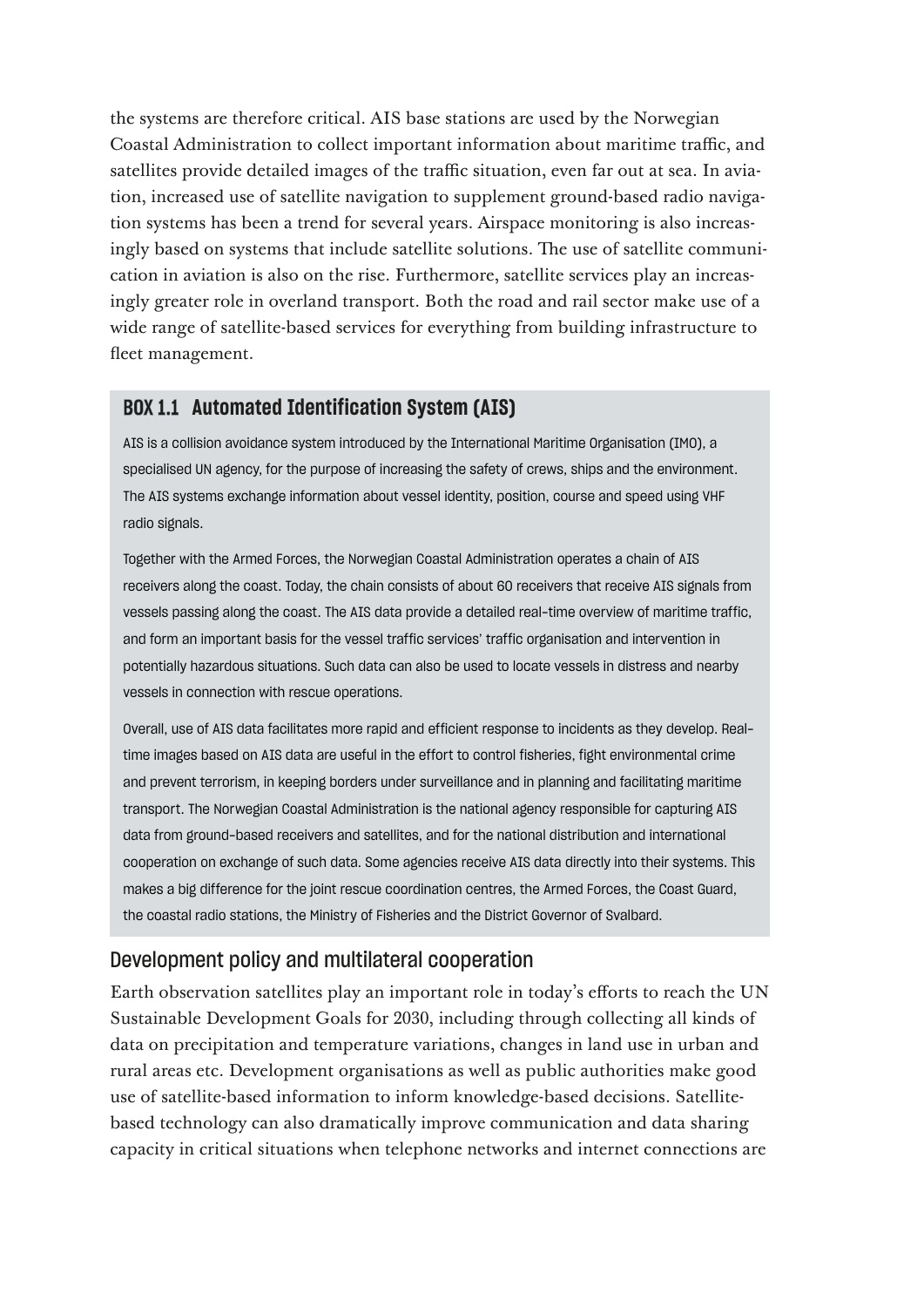down, and provide health and educational systems with access to telecommunications and data services in places without telecommunications infrastructure etc. Broadband access and digital tools are key elements in Norway's global education, health and humanitarian work. One example of this was the Ministry of Climate and Environment's announcement in June 2019 that Norway would provide the world with free access to high-resolution satellite images of the tropics. The optical satellite images procured by Norway's International Climate and Forest Initiative over the foreign aid budget will also capture information about everything from small infrastructural changes in urban areas to changes in habitats that are hotspots for the spread of infectious diseases such as malaria. Facilitating research and establishing a knowledge base for international negotiations, including negotiations on climate and environmental agreements, are already important parts of the Norwegian diplomatic toolbox.

#### **Agriculture**

Space technology is being used in agriculture in a number of ways. The most advanced development is the use of positioning services for precision farming machinery. There is also an increasing number of applications based on Earth observations, and more services are expected in the years ahead. Space technology enables better definition of borders, documentation of drainage systems and mapping of land resources. Use of positioning services in connection with grazing husbandry in outlying fields enables better monitoring and herding of animals and makes it easier to follow up sick or injured animals. Under the Copernicus programme, snow maps have been developed for reindeer herding. In forestry, satellite navigation is used for valuation, registration and operational planning.

#### **Fisheries**

The fishing fleet is largely dependent on satellite navigation. Until recently, this dependency was covered by the US-owned Global Positioning System (GPS). Going forward, GPS, the Galileo system and systems from the Russian Federation (Glonass) and China (Beidou) will be used in combination. More use can also be made of satellites and other space technology to collect information about activities at sea. This can be relevant as a basis for research and control of activities in Norwegian territorial waters, among other things. Access to satellite-borne AIS sensors has proved very useful in mapping fisheries in waters outside our territory and vessels sailing under foreign flags. Today, Norway owns several satellites that receive and register AIS signals transmitted from vessels. 'Radar satellites', including synthetic aperture radars (SAR), enable registration of object, surface and terrain attributes based on how the radar signals are reflected, regardless of light and weather conditions. This has proved to be a very useful tool for registering pollution in the form of oil spills. Like fishing vessels, vessels used in aquaculture also need reliable navi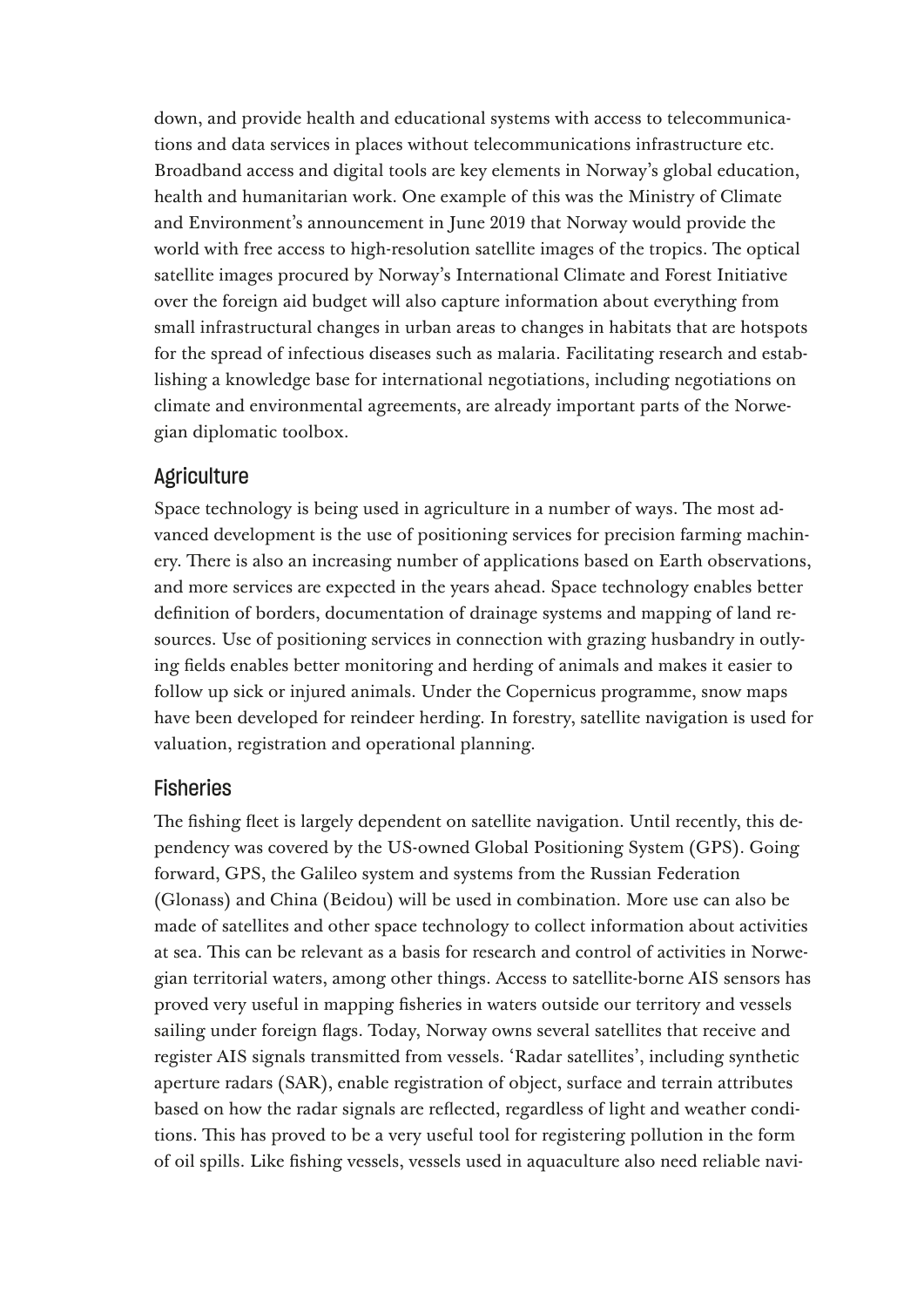gation systems. This applies to wellboats as well as other service vessels. They operate in the close vicinity of aquaculture facilities and in some cases use dynamic positioning in connection with work operations. From a supervisory perspective, satellite technology is useful in connection with escaped fish, emissions, toxic algal blooms, oil spills etc.

#### **BOX 1.2 Independent national capabilities – examples**

Roughly speaking, Norway can secure independent capabilities in three ways. Firstly, full self-reliance can be achieved through Norwegian control of space systems. This will give a high degree of control and insight, and thus entail security and industrial advantages. Secondly, Norway can enter into binding bilateral or multilateral cooperation agreements as co-owner of or a partner for space-based infrastructure. This entails less control and insight and some degree of dependency on others. Thirdly, space-based services can be utilised without any ownership of the infrastructure. This could potentially entail very little control and insight, and access will be fully dependent on others. National space needs tend to be covered through a combination of the above. Building independent national capabilities is costly, and a cost-benefit analysis must be carried out in each individual case.

Independent national capabilities are desirable in many contexts, and in line with Norwegian space policy as set out in white paper (Report No 32 to the Parliament (2012-2013)) Between heaven and earth: Norwegian space policy for business and public benefit. The report states that '[a] certain degree of national control and independent capability is required to secure our interests, even in the case of commercially obtainable services'. Compliance with this policy can be seen in the Norwegian solution for Arctic satellite communication under the auspices of the government-owned company Space Nor way. High elliptical orbit (HEO) satellites are to provide aviation and shipping with broadband capacity, so that aircraft and ships have reliable internet access in all parts of the Arctic region, and so that broadband can be offered on intercontinental flights passing through this region. From a military point of view, the project will provide nationally controlled broadband coverage in the High North. Another example of compliance with this policy is the Norwegian Coastal Administration's AIS satellites for maritime surveillance and safety at sea, described in white paper (Report No 33 to the Parliament (2017-2018)) National Transport Plan. The satellites were developed through collaboration between the Norwegian Space Agency, the Norwegian Defence Research Establishment (FFI) and industry. The Nor wegian Coastal Administration currently has four satellites in operation. There are plans for launching new maritime surveillance satellites with a view to getting a better overall picture of maritime traffic. The defence sector is and will continue to be a major consumer of data from these surveillance satellites.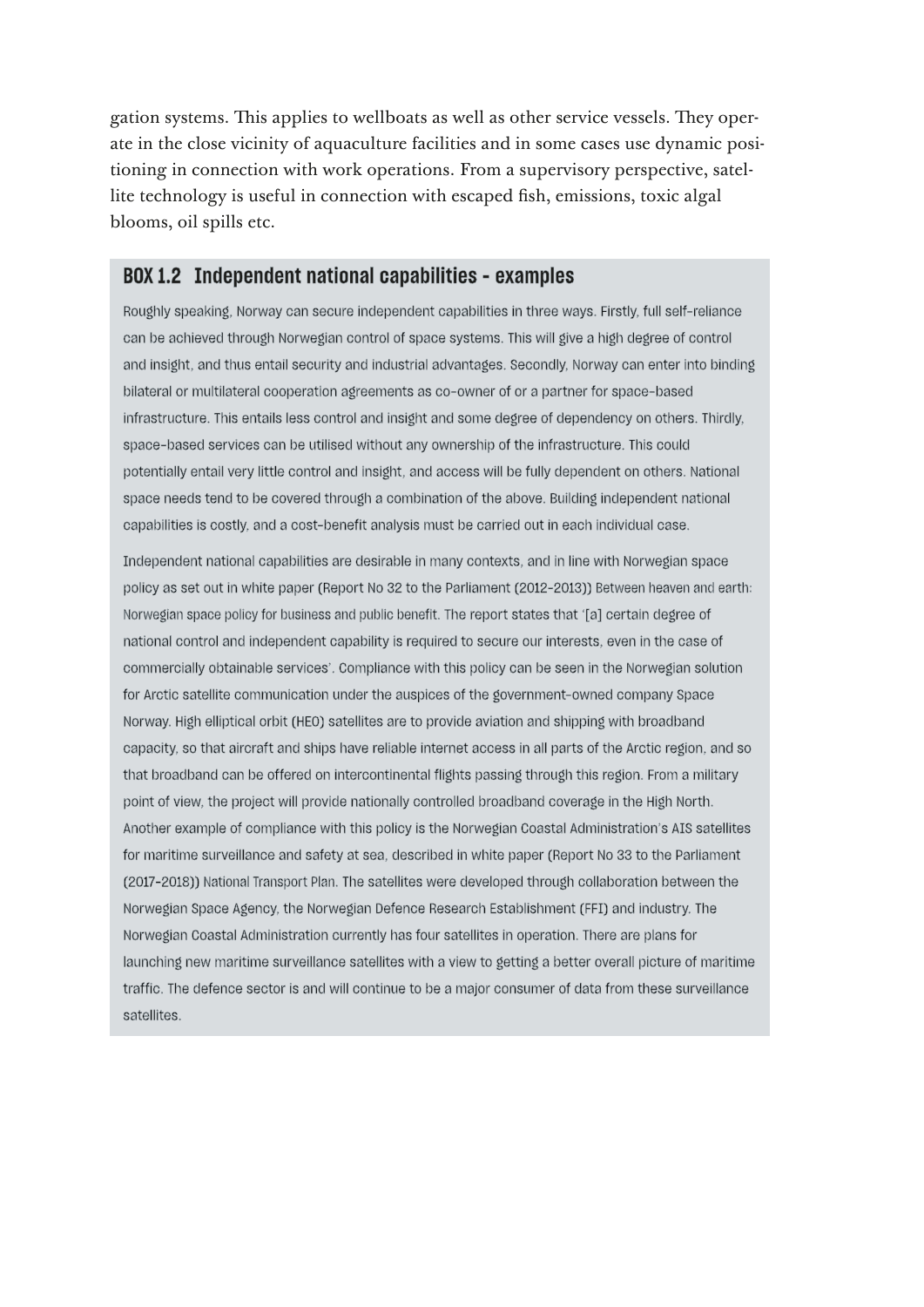- Facilitate utilisation of space activities as a cost-effective solution to meet important needs of society and user groups
- Help to ensure that Norwegian technology communities are able to procure space-based solutions to meet the needs of Norwegian users
- Consider the need to facilitate national and cross-sectoral use of small satellites, including for the purpose of meeting the needs of users in the High North and at sea
- Improve coordination between civil and military space activities
- Seek to ensure that Norwegian users of Earth observation data have necessary access to data from Norwegian and international satellites and that Norwegian R&D communities contribute to innovative and cost-effective cross-sectoral solutions
- Provide easy public access to information about the environment in line with the principles behind the Environmental Information Act
- Work to ensure that Norwegian space research and expertise maintain a high international level
- Continue work relating to the 'Space2030' agenda under the auspices of COPUOS
- Help to combat environmental and fisheries crime through utilisation of satellite data
- Contribute to increased use of satellite data in the international effort to achieve the Sustainable Development Goals, in cooperation with the European Commission, relevant UN organisations and the Group on Earth Observations (GEO)
- Strengthen developing countries' access to Nor wegian analytical and tracking tools through the Blue Justice initiative against transnational fisheries crime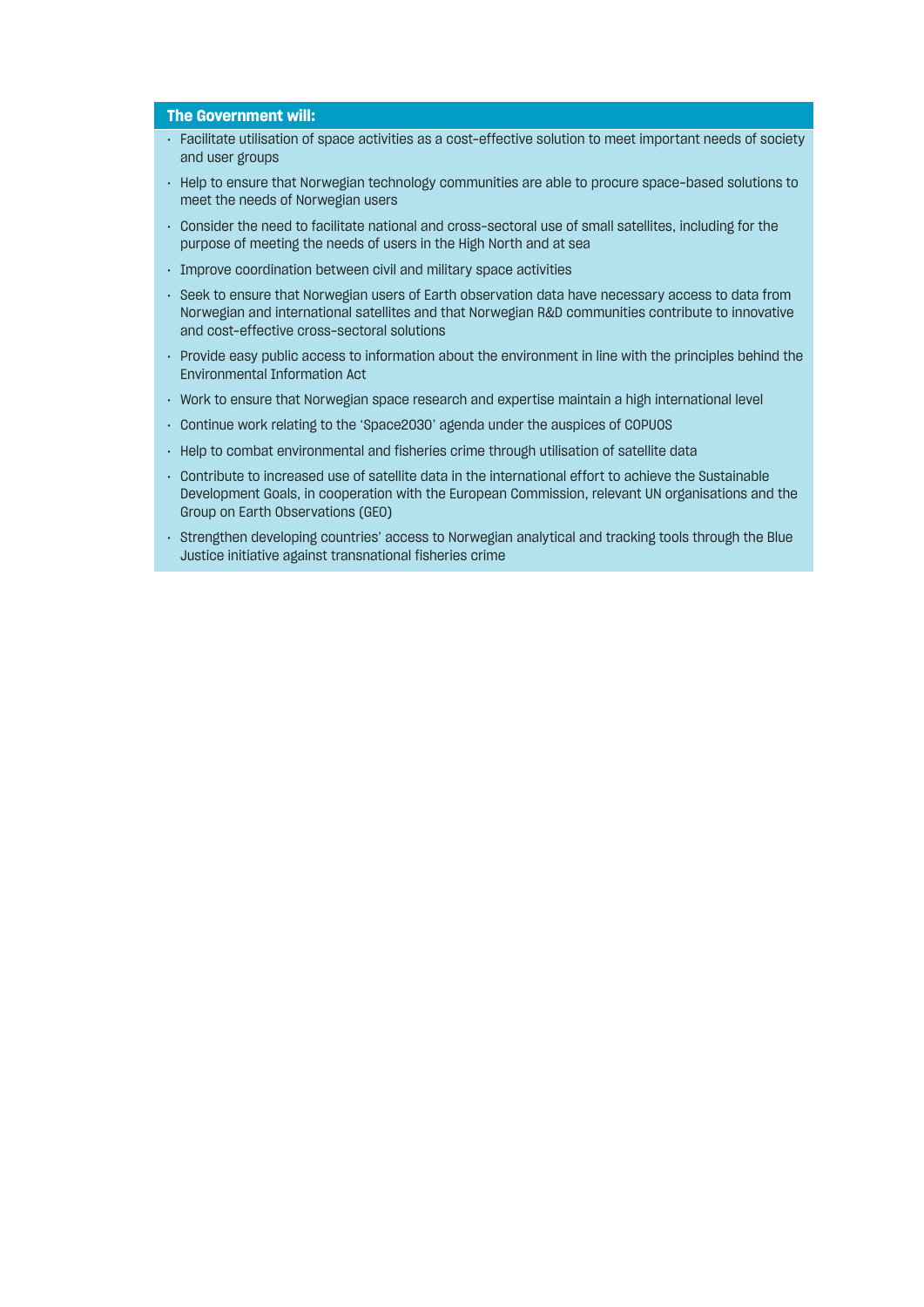## **1.3 Ensure proper protection of space-related infrastructure**

Security is an important and complex issue for Norwegian and international space activities. On the one hand, satellite services are important tools for improving security and reducing vulnerability, in the form of cost-effective and operationally reliable solutions, among other things for ocean monitoring, landslide monitoring, maritime search and rescue capabilities and intelligence gathering. On the other hand, society's growing dependency on satellite services gives rise to new vulnerabilities in the form of natural and human-made threats against satellite data and signals and pertaining infrastructure. Signal loss or interference can cause serious damage to important societal functions, such as weather forecasting, power supply, payment transfers, communication and navigation. More use of satellite services thus contributes to simultaneously reducing and increasing vulnerabilities in society.

The Government wants Norway to utilise the many possibilities for greater value creation, civil protection and efficient public administration offered by satellite technology. At the same time, an overall space policy must take account of the new vulnerabilities that arise when society becomes increasingly dependent on satellite services.

Loss of satellite services can have major consequences and in many cases be a threat to life and health and entail great financial losses. If worse comes to worst, it can threaten our ability to protect national security interests, since both surveillance and military operations are largely dependent on the use of satellites. At the same time, the space-related infrastructure needs to be protected against both undesirable incidents and activities that pose a threat to security.

Other than technical failure and human error, undesirable incidents affecting satellites, ground-based infrastructure and satellite signals are primarily space weather, space debris and interference. *Space weather* (solar storms) can interfere with navigation and communication signals and damage satellites and receivers. It is often possible to forecast such phenomena, however, whereby technical measures can be put in place to protect the infrastructure. Norway has access to the space weather forecasting services delivered by the US National Oceanic and Atmospheric Administration (NOAA). *Space debris* consists mainly of fragments of discarded or broken satellites and launchers, and at very high speeds, even coin-sized objects can inflict serious damage on satellites in orbit. Several attempts at establishing international guidelines to limit the spread of space debris have failed. *Interference* occurs when radio signals are disrupted by other signals transmitted on the same or a similar frequency. During the period of disruption, satellite-based functions can be significantly reduced. The most important ways of limiting interference are to control the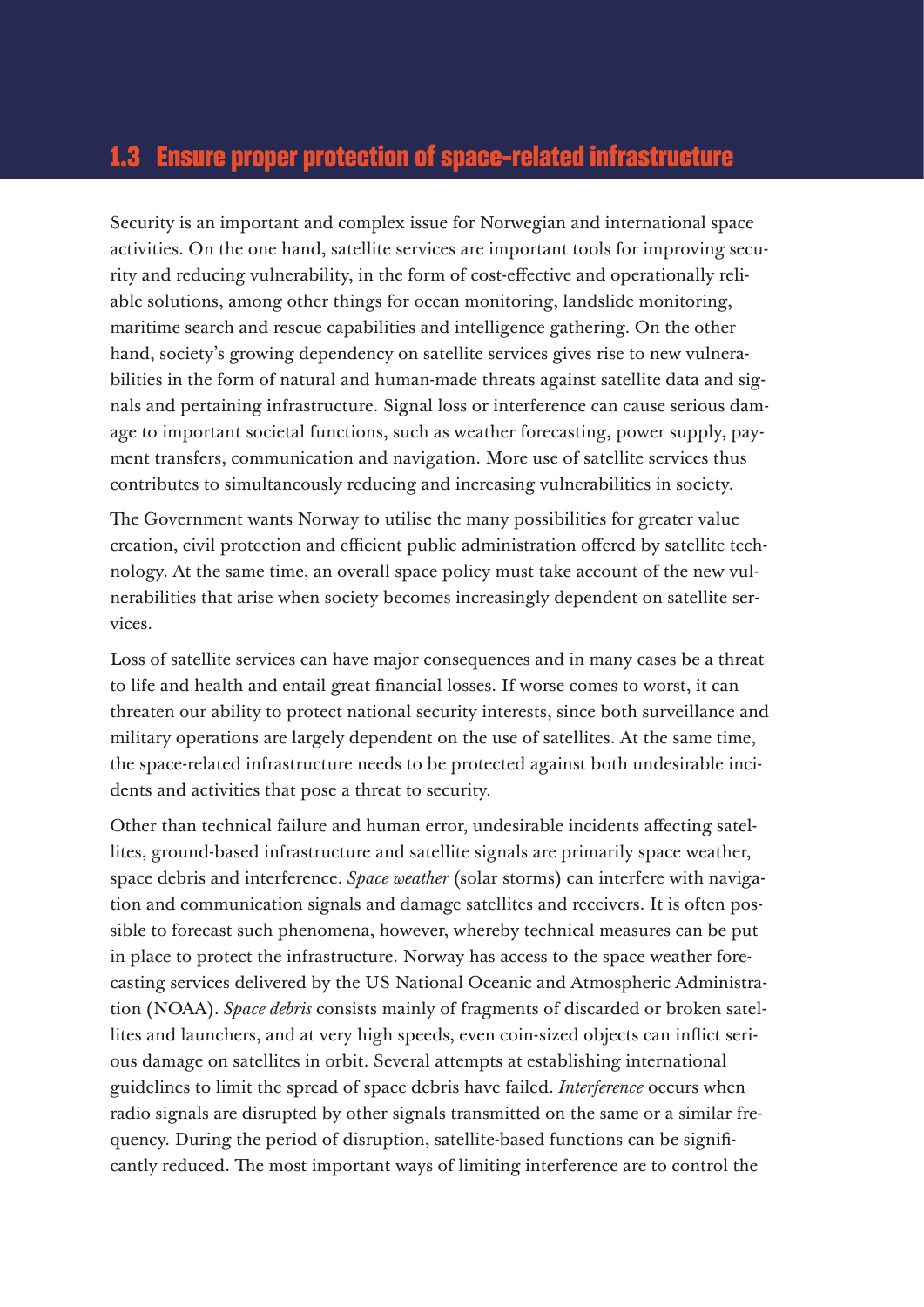allocation of frequencies and satellite orbits and to have adequate means of detecting and eliminating disruptions affecting satellites, ground stations or users.

Security threats to satellite infrastructure include a wide range of possible actions from all kinds of sources. Some attacks may be intended to disrupt or prevent the use of a particular satellite service, while the purpose of other attacks is to spread misinformation or to gather intelligence. Attacks intended to disable a satellite service include physical destruction, cyber-attacks and/or jamming. Rather than disabling a satellite-based system, the attacker may want to infiltrate it, either to gather information or by manipulating the data being transmitted.

It is in the common interest of all states to limit undesirable incidents. In the case of activities that threaten security, all states are primarily interested in protecting systems owned by themselves and their allies. Measures to combat security threats must therefore largely be handled both nationally and in cooperation with allied states and international organisations. One of the most important policy instruments for safeguarding the security of Norwegian space infrastructure is the Security Act. Norway is also a party to several international agreements that concern the protection of space infrastructure.

The Government will pursue a comprehensive space security policy, viewing the various measures in conjunction with each other and applying a cross-sectoral perspective. A fundamental precondition for being able to pursue such a policy is that Norway maintains and further develops enough national expertise on possible ways of dealing with threats to space infrastructure. Such expertise will enable us to identify vulnerabilities, implement national security measures and make good use of international cooperation. The Space Security Committee, led by the Ministry of Trade, Industry and Fisheries, will be a key arena for public authorities' handling of security challenges associated with space activities.

The Government has presented a strategy for positioning, navigation and timing (PNT). It addresses vulnerabilities associated with, among other things, the use of global satellite navigation systems. The strategy forms part of the Government's work to strengthen civil protection, and its chief goals are to enable continued use of the PNT systems, to raise awareness of how such systems are used in society and to make society less vulnerable to PTN system failures.

Norway is completely dependent on international cooperation for building and operating large satellite systems. In upcoming years, the EU space programmes Galileo, EGNOS and Copernicus will play a key role in meeting the needs of Norwegian users. Active participation in these programmes increases our expertise on utilisation of these services. Participation in international organisations like ESA and COPUOS helps to strengthen Norwegian expertise on space security. The Government will endeavour to ensure that Norway makes the most of these opportunities.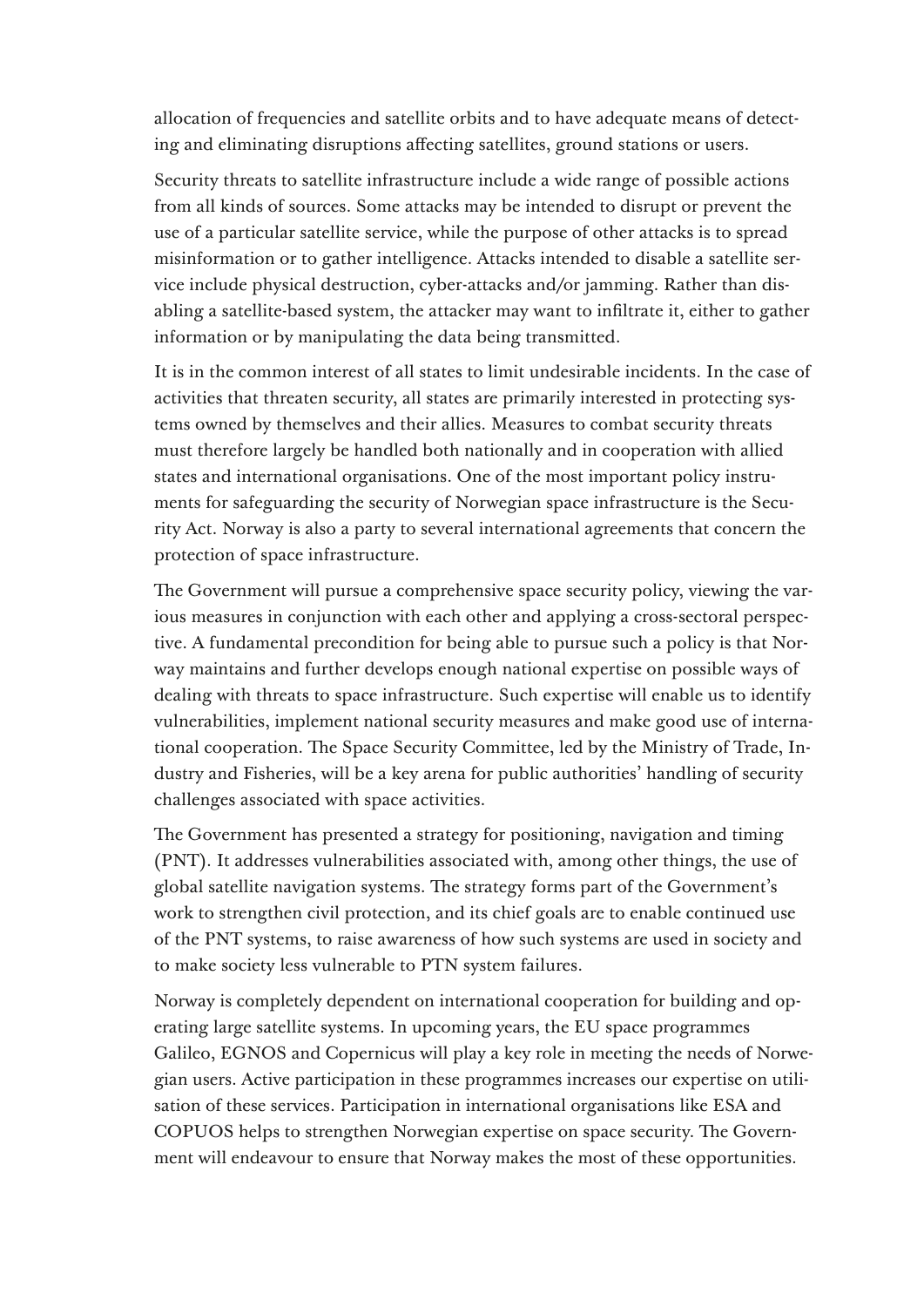- Facilitate exchange of information and coordination between relevant administrative and supervisory bodies relating to risks associated with space infrastructure
- Put into place timely and forward-looking Norwegian legislation in the area, providing sufficient legal authority for protecting impor tant space infrastructure
- Make active use of satellite technology to reduce vulnerabilities in society
- Strengthen Norwegian public authorities' situational awareness of space through cross-sectoral cooperation
- Take steps to ensure that Norway has the expertise needed to protect important infrastructure from unintentional and intentional disruptive or harmful acts
- Follow-up the space-related measures set out in the national PNT strategy
- Ensure that Norwegian public authorities have sufficient control of important space infrastructure, primarily through legislation and contractual commitments
- The Government will, though its ownership of Space Norway, offer cost-effective and properly managed space-related infrastructure to meet Norway's most important societal needs, and, through its ownership of Andøya Space Center, facilitate access by Nor wegian industry, research communities and administrative agencies to infrastructure for technology testing and natural science research
- Strengthen Norwegian expertise relating to space security through international cooperation, and facilitate contact between competent public agencies in order to utilise expertise and gather knowhow relating to space security
- Through international forums, par ticularly COPUOS, seek to limit the amount of space debris
- Par ticipate in the work of COPUOS and others to develop international 'rules of the road' for space traffic
- Participate in COPUOS's Space Weather Expert Group, and help to further develop European space weather monitoring
- Clarify the roles and responsibilities of dif ferent administrative agencies relating to space security matters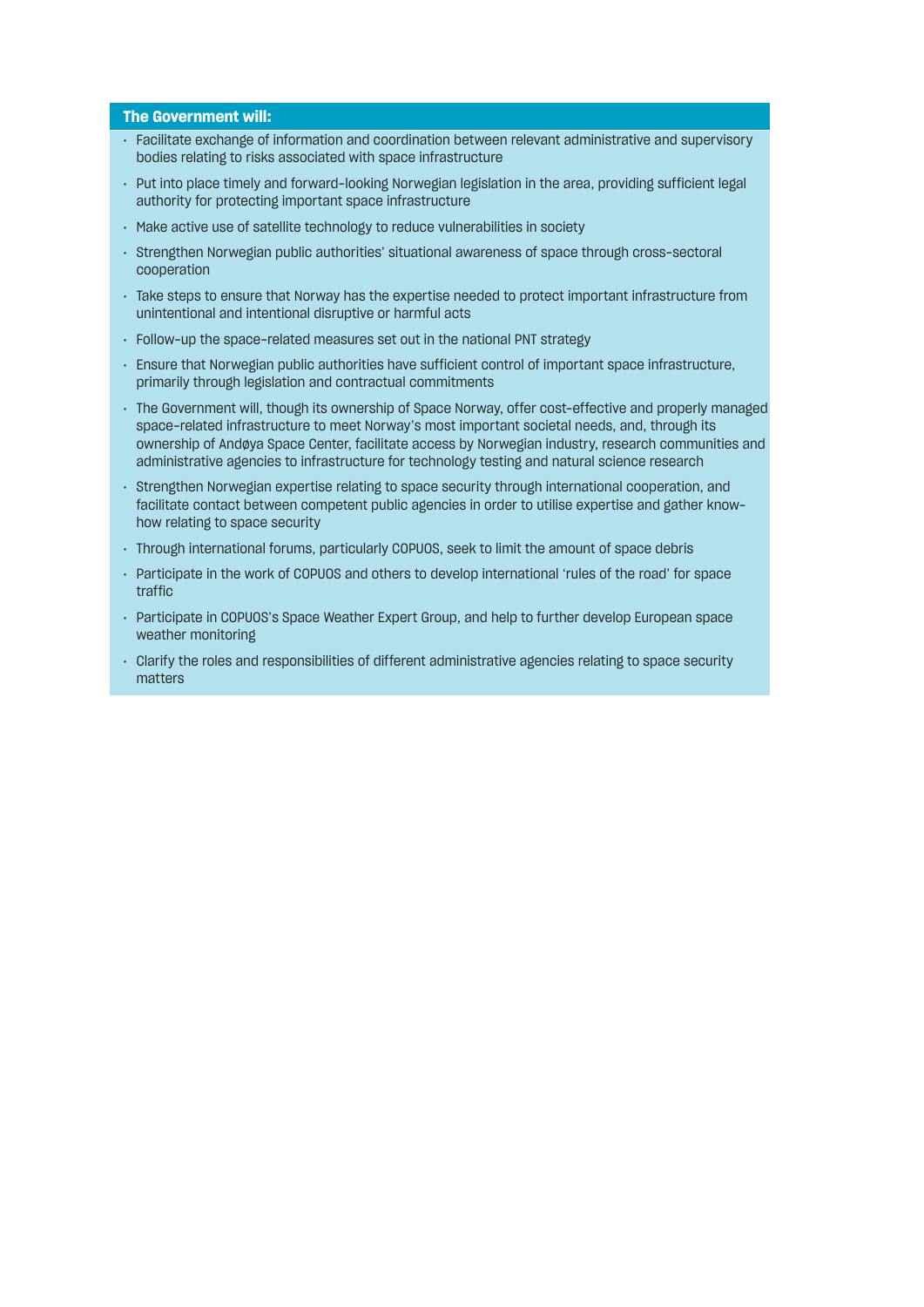## **1.4 Securing Norwegian foreign, security and defence policy interests in space activities and in outer space**

The new space age comes in a time when the global economy's centre of gravity is moving East and the Western economies' technological head start is decreasing. At the same time, there is strategic rivalry between the US and China and less multilateral cooperation. This creates the basis for a fourth development trend, whereby security and defence policies become important driving forces behind developments in space. Security policy has always been a dimension of space activities, but, with new technology, lower costs and digitalisation, more public and private players are entering the field, substantially raising the level of activities. The speed and scope of technological change makes it difficult to predict exactly what possibilities, vulnerabilities and seeds of conflict these developments will bring with the passage of time.

Access to data and space-based services increasingly impact the balance of power between states. As a result of developments in missile technology, missile defence systems, anti-satellite (ASAT) weapons, cyber-weapons and electronic warfare, outer space has become an increasingly important dimension of security and defence. The risk of conflict increases in step with the strategic importance of space.

Implications for Norway include that our territories in the Arctic and Dronning Maud Land gain greater strategic importance. These areas offer favourable locations for ground-based space infrastructure that delivers services for which there is an ever greater demand. At the same time, a more complex and unpredictable situation in space will be challenging as we become more and more dependent on spacebased services for civil protection and very vulnerable when these services fail.

A general challenge associated with space-based services is that capabilities and technology increasingly cater for multiple uses. The fact that one and the same satellite can serve both civil and military purposes has implications for international law. Exports of certain space-related goods, technology and services are also subject to licensing and must be handled in accordance with applicable export control regulations.

Norway is reliant on a rules-based world order and binding multilateral cooperation. The absence of international agreements on how to best regulate space activities and outer space in a time of increasing rivalry and unpredictability requires more knowledge and focus on space activities and the importance of outer space for our foreign policy, security policy and defence policy. At the same time, greater awareness of the security-policy aspect of developments in outer space will help to ensure that our efforts on the international arena strengthen Norwegian security.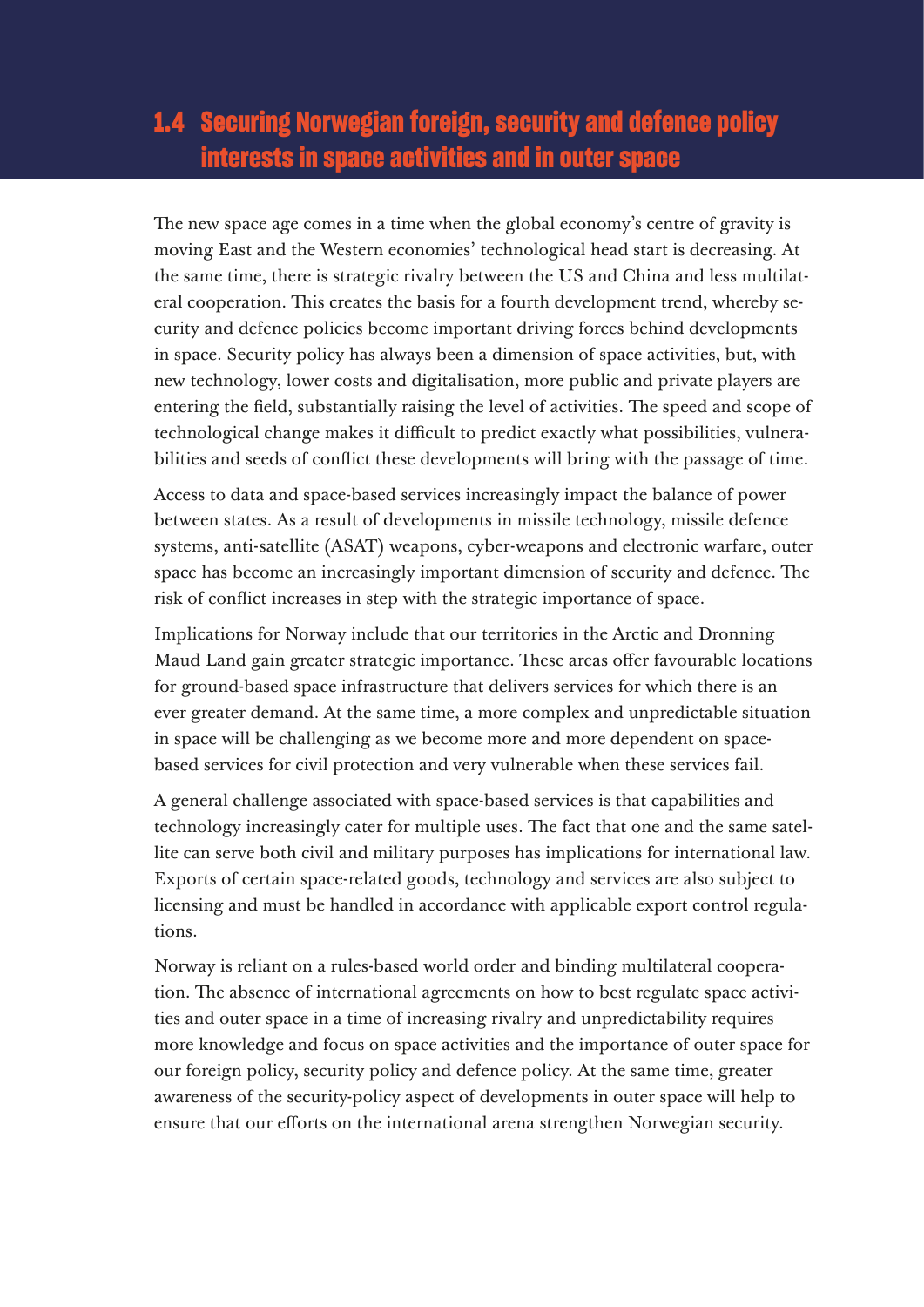In order to contribute to the development of space law and promote regulated use of space in accordance with Norwegian interests, Norway became a member of COPUOS in 2017. Norway has also initiated work on a new Space Act to replace the act currently in force from 1969.

Multilateral and bilateral processes are under way relating to the above issues, and the challenges are being discussed with our allies in security policy forums. The Government's policy must help to secure Norwegian foreign, security and defence policy interests relating to space activities and in outer space through international cooperation and multilateral institutions, at the same time as we protect the interests of our allies.

- Secure Norway's freedom of action and utilisation of outer space and space activities within the framework of international law
- Ensure that we fulfil our commitments to our allies and promote our foreign and security policy interests in outer space and in space activities
- Ensure Norway's active participation and support for a UN-led legal regime in outer space that promotes predictable framework conditions and peaceful coexistence